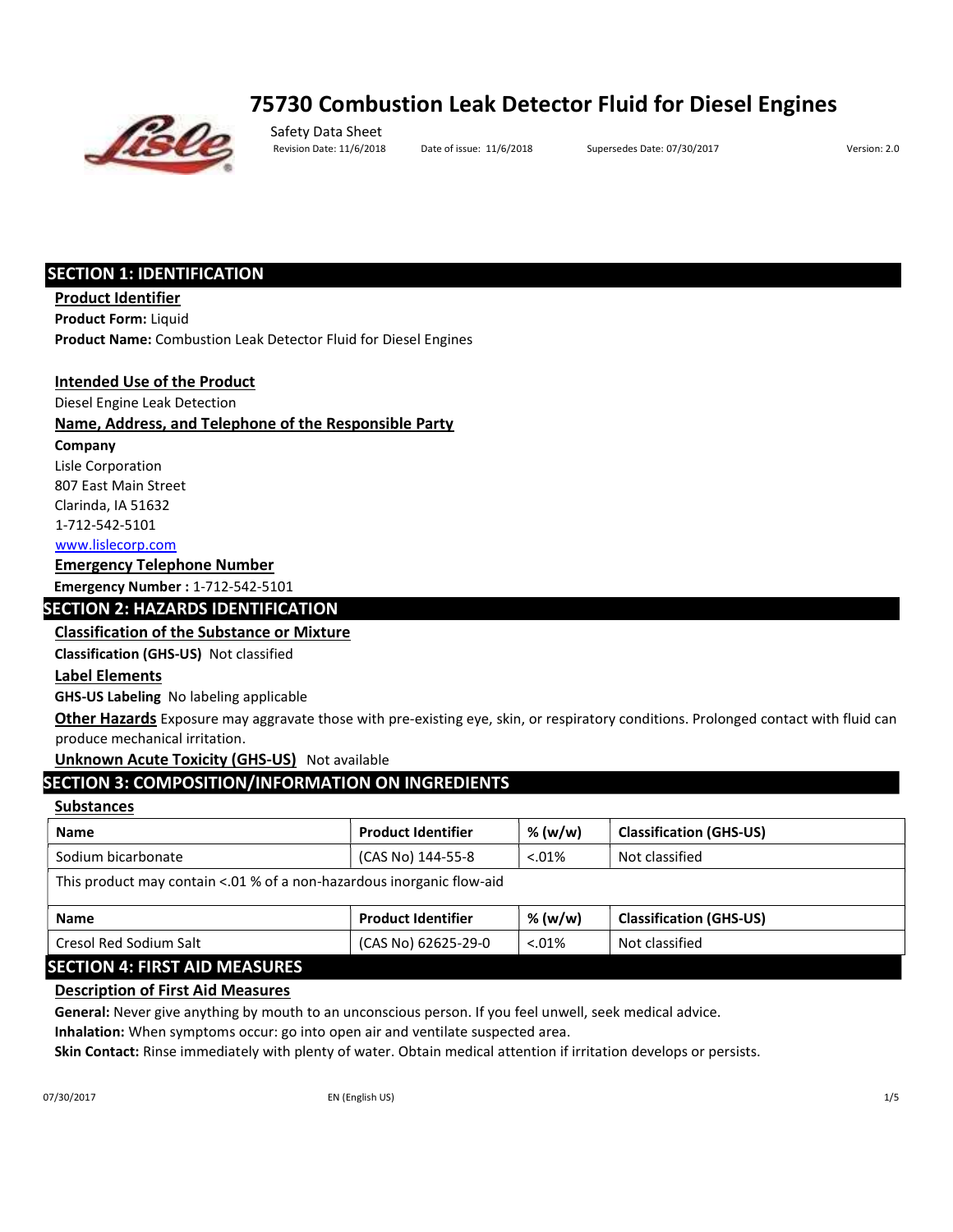Safety Data

Eye Contact: Rinse cautiously with water for at least 15 minutes. Remove contact lenses, if present and easy to do so. Continue rinsing. Obtain medical attention if irritation persists.

Ingestion: Rinse mouth. Do NOT induce vomiting. Seek medical attention if a large amount is swallowed.

# Most Important Symptoms and Effects Both Acute and Delayed

General: None expected under normal conditions of use.

Inhalation: Prolonged inhalation of dust may cause respiratory irritation.

Skin Contact: Skin contact with large amounts of dust may cause mechanical irritation.

Eye Contact: Contact may cause irritation due to mechanical abrasion.

Ingestion: Large doses may produce systemic alkalosis and expansion in extracellular fluid volume with edema. Chronic Symptoms: None expected under normal conditions of use.

# Indication of Any Immediate Medical Attention and Special Treatment Needed

If exposed or concerned, get medical advice and attention.

# SECTION 5: FIRE‐FIGHTING MEASURES

# Extinguishing Media

Suitable Extinguishing Media: Use extinguishing media appropriate for surrounding fire.

Unsuitable Extinguishing Media: For surrounding fire: Use of heavy stream of water may spread fire.

#### Special Hazards Arising From the Substance or Mixture

Fire Hazard: NOT FLAMMABLE. Under fire conditions, hazardous fumes will be present. Explosion

Hazard: Product is not explosive.

Reactivity: Hazardous reactions will not occur under normal conditions.

#### Advice for Firefighters

Precautionary Measures Fire: Wear self-contained breathing apparatus when entering area unless atmosphere is proved to be safe. Firefighting Instructions: Exercise caution when fighting any chemical fire.

Protection During Firefighting: Do not enter fire area without proper protective equipment, including respiratory protection.

Hazardous Combustion Products: Carbon oxides (CO, CO<sub>2</sub>). Sodium oxides.

Reference to Other Sections Refer to section 9 for flammability properties.

# SECTION 6: ACCIDENTAL RELEASE MEASURES

# Personal Precautions, Protective Equipment and Emergency Procedures

General Measures: Handle in accordance with good industrial hygiene and safety practice. Do not breathe dust or fumes. Avoid skin and eye contact.

#### For Non‐Emergency Personnel

Protective Equipment: Use appropriate personal protection equipment (PPE).

Emergency Procedures: Evacuate unnecessary personnel.

#### For Emergency Personnel

Protective Equipment: Equip cleanup crew with proper protection.

Emergency Procedures: Ventilate area.

# Environmental Precautions

Prevent entry to sewers and public waters. Avoid release to the environment.

# Methods and Material for Containment and Cleaning Up

For Containment: Contain and collect as any liquid.

Methods for Cleaning Up: Clean up spills immediately and dispose of waste safely. Keep in suitable, closed containers for disposal. Contact competent authorities after a spill.

Reference to Other Sections See heading 8, Exposure

Controls and Personal Protection.

# SECTION 7: HANDLING AND STORAGE

# Precautions for Safe Handling

Additional Hazards When Processed: When heated, material emits irritating fumes.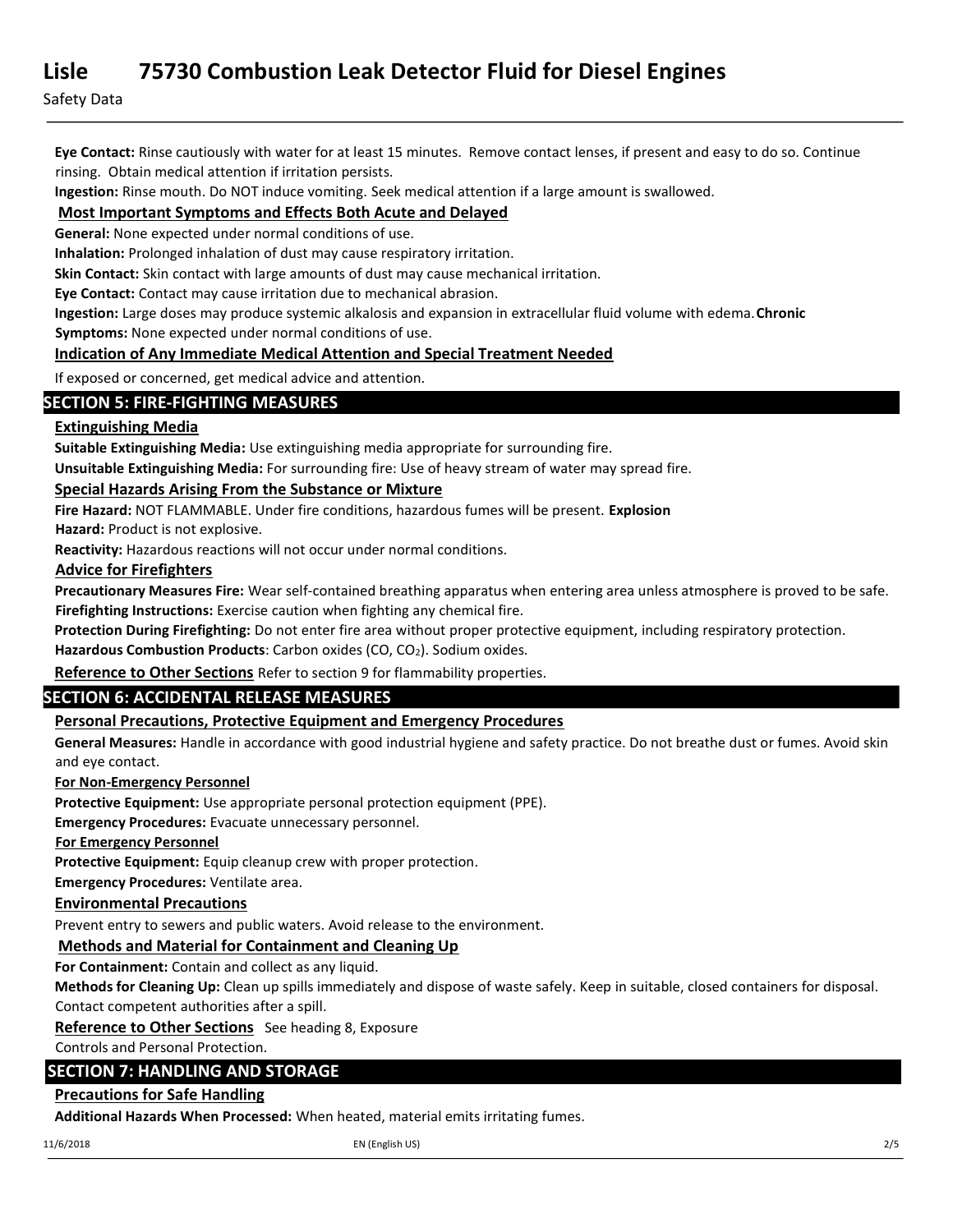Safety Data

Hygiene Measures: Handle in accordance with good industrial hygiene and safety procedures. Wash hands and other exposed areas with mild soap and water before eating, drinking, or smoking and again when leaving work.

## Conditions for Safe Storage, Including Any Incompatibilities

Storage Conditions: Store in a dry, cool and well-ventilated place. Keep container closed when not in use.

Incompatible Materials: Acids. Lime.

Storage Temperature: < 65 °C (150 °F)

Specific End Use(s) Diesel Engine Leak Detection

# SECTION 8: EXPOSURE CONTROLS/PERSONAL PROTECTION

#### Control Parameters

#### Components with workplace control parameters:

Contains no substances with occupational exposure

limits.

#### Exposure Controls

Appropriate Engineering Controls: For occupational/workplace settings: Emergency eye wash fountains and safety showers should be available in the immediate vicinity of any potential exposure. Ensure adequate ventilation, especially in confined areas. Ensure all national/local regulations are observed.

Personal Protective Equipment: For occupational or bulk quantities: Gloves. Safety glasses.



Materials for Protective Clothing: For occupational or bulk quantities: Chemically resistant materials and fabrics.

Hand Protection: For occupational or bulk quantities: Wear chemically resistant protective gloves.

Eye Protection: For occupational or bulk quantities: Chemical goggles or safety glasses.

Respiratory Protection: Respiratory protection is not required. Use a NIOSH-approved respirator or self-contained breathing apparatus whenever exposure may exceed established Occupational Exposure Limits.

Other Information: When using, do not eat, drink or smoke.

## SECTION 9: PHYSICAL AND CHEMICAL PROPERTIES

Information on Basic Physical and Chemical Properties

| <b>Physical State</b>                  |   | Liquid        |
|----------------------------------------|---|---------------|
| Appearance                             |   | Liquid        |
| Odor                                   |   | None          |
| <b>Odor Threshold</b>                  | ٠ | Not available |
| рH                                     |   | Not available |
| <b>Evaporation Rate</b>                |   | Not available |
| <b>Melting Point</b>                   |   | Not available |
| <b>Freezing Point</b>                  |   | Not available |
| <b>Boiling Point</b>                   |   | Not available |
| <b>Flash Point</b>                     | ٠ | Not available |
| <b>Auto-ignition Temperature</b>       |   | Not available |
| <b>Decomposition Temperature</b>       | ٠ | Not available |
| Flammability (solid, gas)              |   | Not available |
| Upper/Lower Flammable Limit            |   | Not available |
| <b>Vapor Pressure</b>                  | ٠ | Not available |
| <b>Relative Vapor Density at 20 °C</b> | : | $0.998$ g/cm3 |
| Specific gravity / density             |   | Not available |
|                                        |   |               |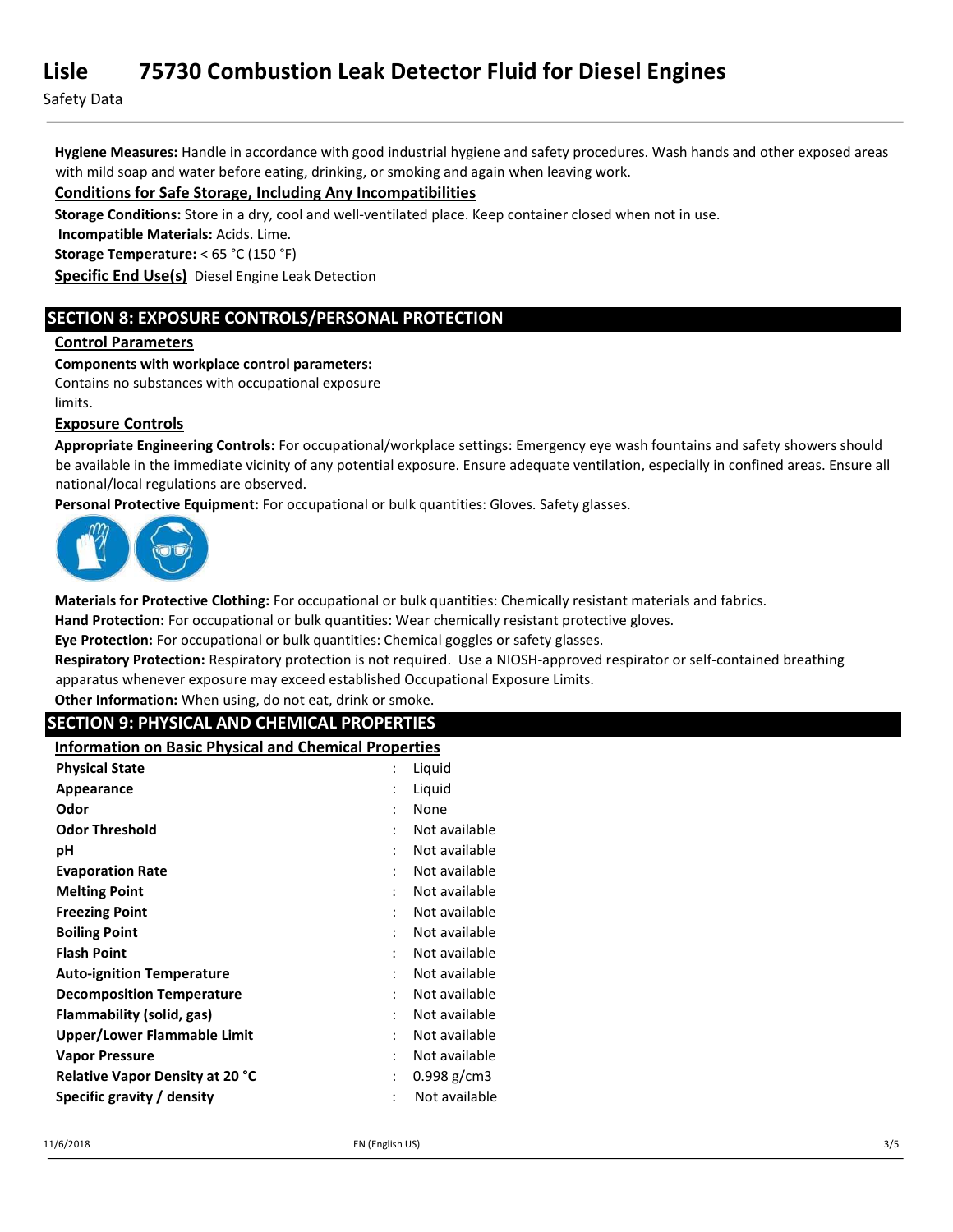Safety Data

| <b>Specific Gravity</b><br><b>Solubility</b>                                                         | Not available<br>Not available                                                                                                      |
|------------------------------------------------------------------------------------------------------|-------------------------------------------------------------------------------------------------------------------------------------|
| <b>Partition Coefficient: N-octanol/water</b>                                                        | Not available                                                                                                                       |
| <b>Viscosity</b>                                                                                     | Not available                                                                                                                       |
| <b>Explosion Data - Sensitivity to Mechanical Impact</b>                                             | Not expected to present an explosion hazard due to mechanical impact.<br>$\ddot{\cdot}$                                             |
| Explosion Data - Sensitivity to Static Discharge                                                     | Not expected to present an explosion hazard due to static discharge.                                                                |
| <b>SECTION 10: STABILITY AND REACTIVITY</b>                                                          |                                                                                                                                     |
| Hazardous reactions will not occur under normal conditions.<br>Reactivity:                           |                                                                                                                                     |
| <b>Chemical Stability:</b>                                                                           | Hazardous reactions will not occur under normal conditions.                                                                         |
| <b>Possibility of Hazardous Reactions:</b>                                                           | Hazardous polymerization will not occur.                                                                                            |
| <b>Conditions to Avoid:</b><br>No know conditions.                                                   |                                                                                                                                     |
| Incompatible Materials: Acids. Lime.                                                                 |                                                                                                                                     |
| Hazardous Decomposition Products: None known. At high temperature may liberate toxic gases.          |                                                                                                                                     |
| <b>SECTION 11: TOXICOLOGICAL INFORMATION</b>                                                         |                                                                                                                                     |
| <b>Information on Toxicological Effects - Product</b>                                                |                                                                                                                                     |
| <b>Acute Toxicity: Not classified</b>                                                                |                                                                                                                                     |
| LD50 and LC50 Data:                                                                                  |                                                                                                                                     |
| Skin Corrosion/Irritation: Not classified                                                            |                                                                                                                                     |
| Serious Eye Damage/Irritation: Not classified                                                        |                                                                                                                                     |
| Respiratory or Skin Sensitization: Not classified                                                    |                                                                                                                                     |
| Germ Cell Mutagenicity: Not classified                                                               |                                                                                                                                     |
| Teratogenicity: Not classified                                                                       |                                                                                                                                     |
| Carcinogenicity: Not classified                                                                      |                                                                                                                                     |
| Specific Target Organ Toxicity (Repeated Exposure): Not classified                                   |                                                                                                                                     |
| <b>Reproductive Toxicity: Not classified</b>                                                         |                                                                                                                                     |
| Specific Target Organ Toxicity (Single Exposure): Not classified                                     |                                                                                                                                     |
| <b>Aspiration Hazard: Not classified</b>                                                             |                                                                                                                                     |
| Symptoms/Injuries After Inhalation: Prolonged inhalation of vapors may cause respiratory irritation. |                                                                                                                                     |
|                                                                                                      | Symptoms/Injuries After Skin Contact: Skin contact with large amounts of liquid may cause mechanical irritation.                    |
| Symptoms/Injuries After Eye Contact: Contact may cause irritation due to mechanical abrasion.        |                                                                                                                                     |
|                                                                                                      | Symptoms/Injuries After Ingestion: Large doses may produce systemic alkalosis and expansion in extracellular fluid volume with      |
| edema.<br>Chronic Symptoms: None expected under normal conditions of use.                            |                                                                                                                                     |
|                                                                                                      |                                                                                                                                     |
| <b>SECTION 12: ECOLOGICAL INFORMATION</b>                                                            |                                                                                                                                     |
| Toxicity No additional information available                                                         |                                                                                                                                     |
| Persistence and Degradability Not established                                                        |                                                                                                                                     |
| <b>Bio accumulative Potential Not established</b>                                                    |                                                                                                                                     |
| <b>Mobility in Soil Not available</b>                                                                |                                                                                                                                     |
| Other Adverse Effects Other Information: Avoid                                                       |                                                                                                                                     |
| release to the environment.                                                                          |                                                                                                                                     |
| <b>SECTION 13: DISPOSAL CONSIDERATIONS</b>                                                           |                                                                                                                                     |
|                                                                                                      | Waste Disposal Recommendations: Dispose of waste material in accordance with all local, regional, national, provincial, territorial |
| and international regulations.                                                                       |                                                                                                                                     |
| <b>SECTION 14: TRANSPORT INFORMATION</b>                                                             |                                                                                                                                     |
| In Accordance with DOT<br>Not regulated for transport                                                |                                                                                                                                     |
| In Accordance with IMDG<br>Not regulated for transport                                               |                                                                                                                                     |
| 11/6/2018                                                                                            | EN (English US)<br>4/5                                                                                                              |
|                                                                                                      |                                                                                                                                     |
|                                                                                                      |                                                                                                                                     |
|                                                                                                      |                                                                                                                                     |
|                                                                                                      |                                                                                                                                     |